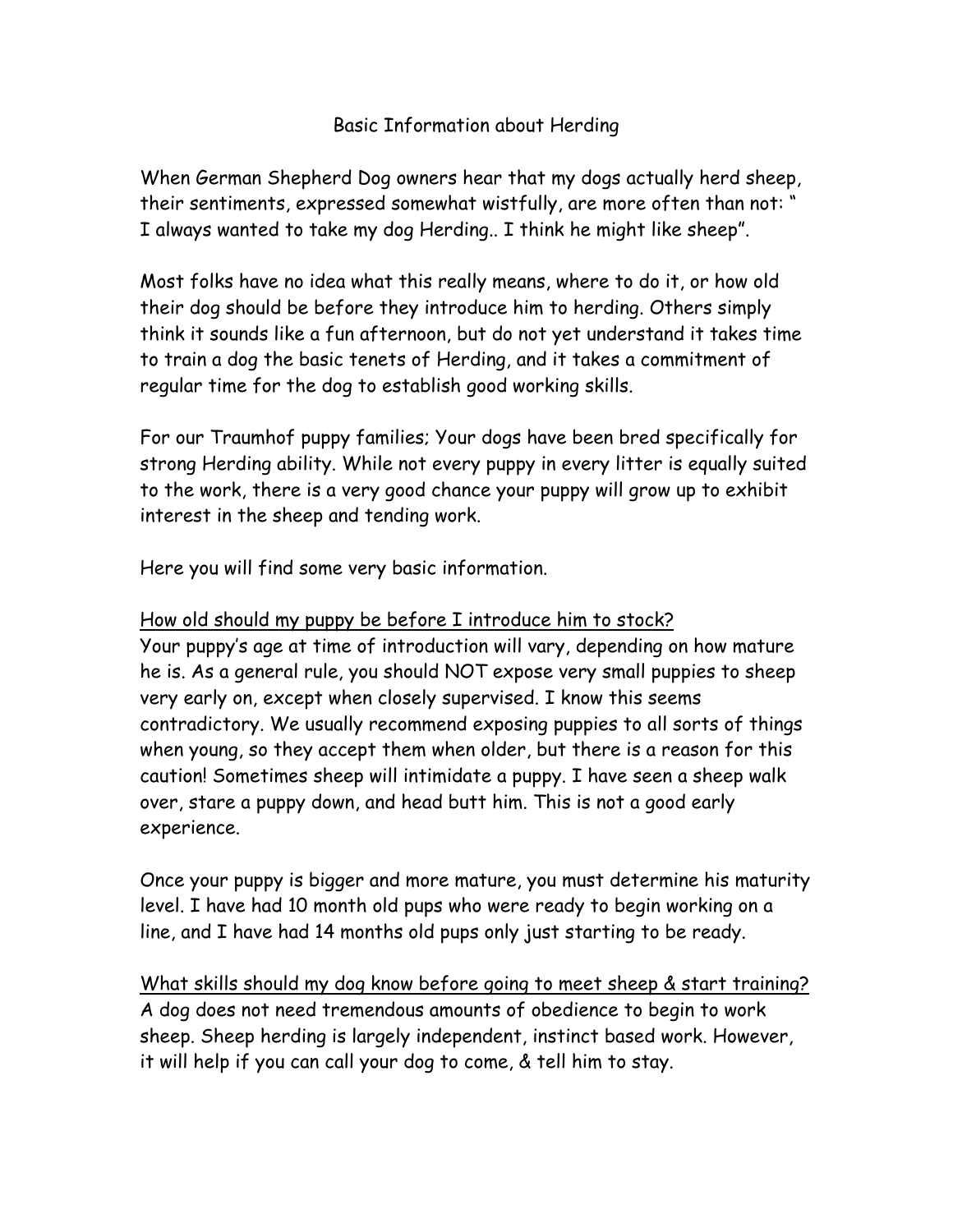Later, as you prepare your dog to move forward in his training & work towards a title, you will need to have a few more commands firmly in place.

### What Happens my first time taking my dog to sheep?

Not every trainer trains the same way. Usually, your trainer will first want to assess your puppy's readiness to work & interest in the sheep.

Some trainers will ask you to bring your dog, on a long (30 foot) lead, up to a pen, with some sheep inside the pen. The trainer might ask you to walk your dog around the perimeter of the pen a few times, and judge his reaction. Then, he might ask you to remove the lead and walk around the pen. The trainer will watch what your dog does. Does he follow you, does he run around the pen barking at the sheep? Does he wander off to sniff elsewhere?

Other trainers will have you first bring your dog on a long line, and take up a position on the border, with sheep already in the graze. You will then set right to work establishing the border, and letting your dog know he can not cross this boundary. Again, the trainer is now evaluating your dog's interest in the sheep. At this point you are just inside the border, close to your dog so you can correct any trespass into the graze/over the border.

Some dogs do not show interest right away. They might take several introductions to sheep before they show interest. Other dogs show interest right away, and they have an intuitive understanding for what their job will be.

Some dogs must remain on a line, learning the border concept for many visits to sheep. Other dogs demonstrate early readiness to begin tending in earnest.

# What Happens next, once my dog is Working a border?

Once your dog is free of a line & trotting along the border, watching the sheep, your next move will be to move away from your position just inside the border, stand with your sheep, & let your dog continue patrolling. When your dog "forgets" and tries to come over the border, you will remind him verbally to get "Out… Border."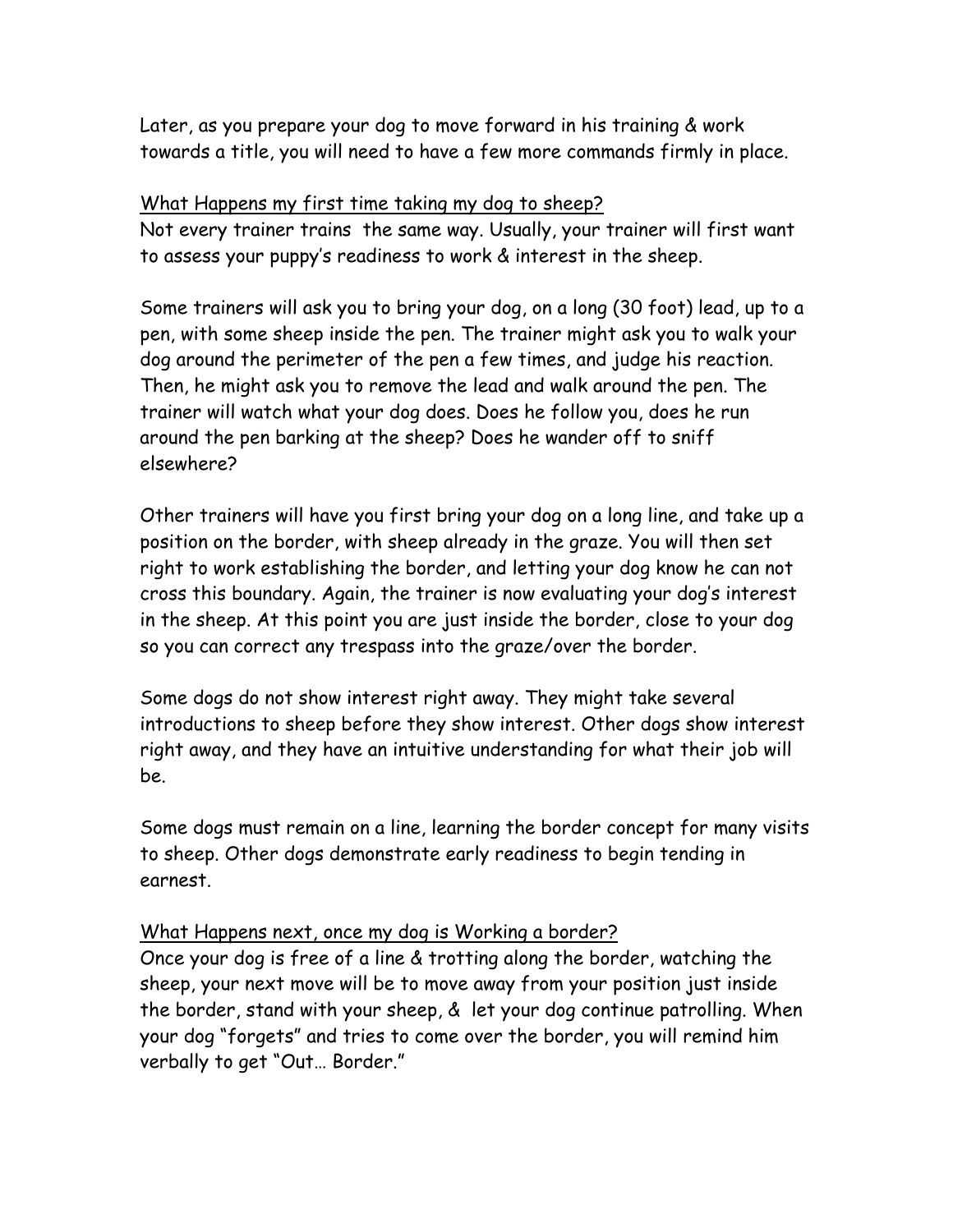You will work this way for some time. At some point, you will show your dog how to work more than one border – or – that it is okay to go around a corner and work as many sides of the graze as necessary. Once your dog exhibits the skill and work ethic to proceed, you will begin moving the sheep. How many visits you need, before you move sheep really depends on your individual dog.

## How much time must I commit?

It takes many, many training sessions to prepare a dog for a SchH 1. Similarly, it takes many, many hours with sheep before your dog is ready for any level of competition or trial. The more time your dog can work sheep, the more regularly, the faster he will progress. Remember, professional shepherd dogs work 8 hour days, several days a week. If you Herd twice a week for one hour, your progress will be considerably slower than the professional's!

# What exactly will my dog & I DO?

The end result of much training, will be that you and your dog can work together to tend the sheep. You will learn to fetch the sheep out of the pen, take them to their graze, have your dog keep them in the graze, move them down a "road", negotiate traffic obstacles, a bridge, and later, re pen the sheep. Your dog will learn to keep the sheep where they are supposed to be, and he will learn to "put back" any sheep that stray. The dog will only grip a sheep when the sheep directly opposes the dog. The dog will not run into the flock and cause panic and chaos. The dog will act in a workman like manner, and the sheep will appear peaceful. All will be harmonious. These things require some skill and some time to achieve.

As the Shepherd, YOU will need to learn basic handling and training skills, too! You will be learning right along side your dog! You need to learn how to position your own body in order to cue your dog, how to use your crook, and how much help to give your dog.

# This Sounds Like a lot of Work… Why Would I do it?

This IS a lot of training and work. You and your dog will strengthen your partnership, and learn skills, together. Herding is a great way to work your dog's mind, as well as great physical exercise. Some people like Obedience, or Agility or Schutzhund or Tracking… others prefer Herding.